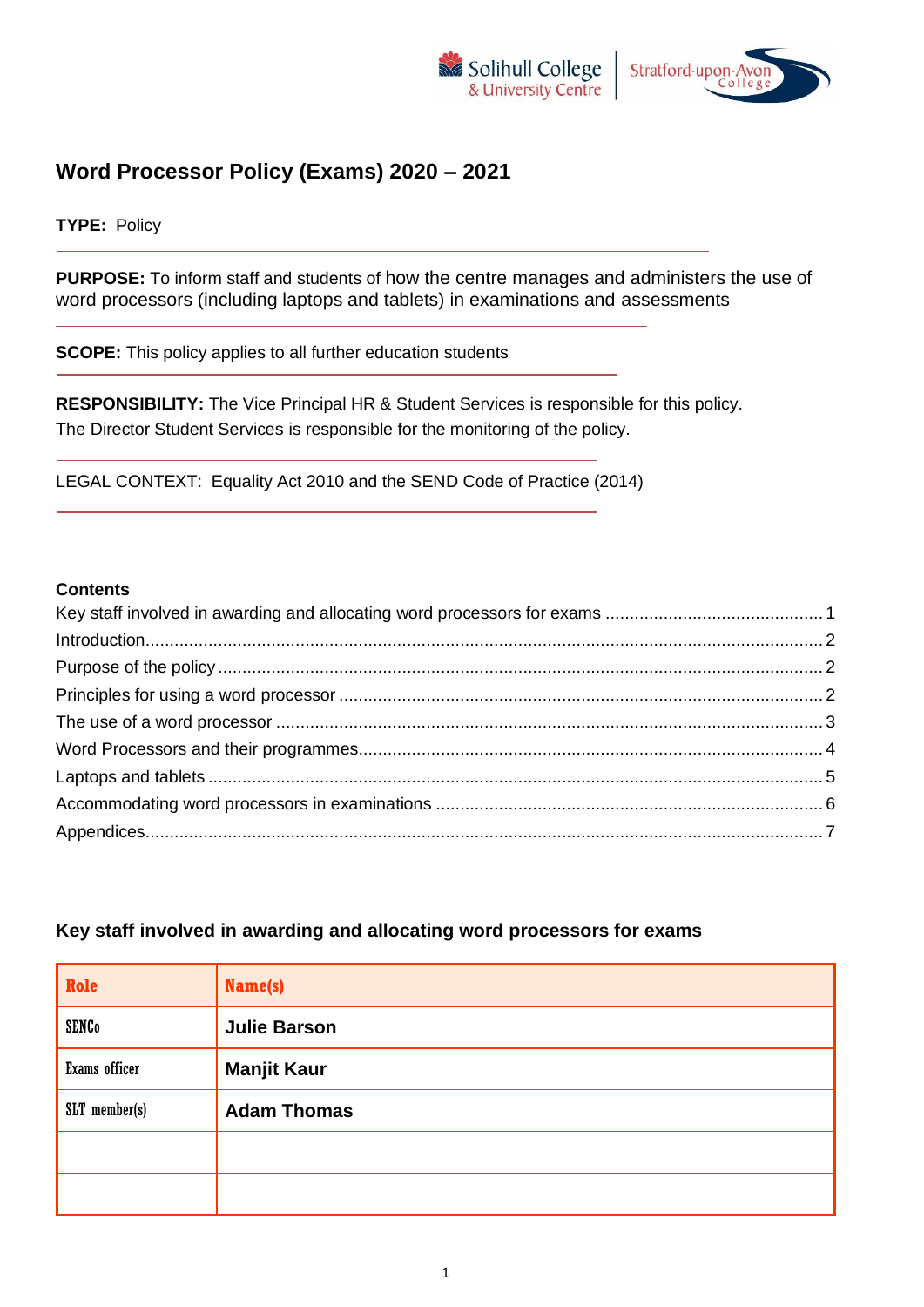



## <span id="page-1-0"></span>**Introduction**

This policy on the use of word processors in examinations and assessments is reviewed and updated annually, on the publication of updated JCQ regulations and guidance contained in the publications [Access Arrangements and Reasonable Adjustments](http://www.jcq.org.uk/exams-office/access-arrangements-and-special-consideration/regulations-and-guidance) and [Instructions for](http://www.jcq.org.uk/exams-office/ice---instructions-for-conducting-examinations)  [conducting examinations.](http://www.jcq.org.uk/exams-office/ice---instructions-for-conducting-examinations) References to 'AA' relate to JCQ *Access Arrangements and Reasonable Adjustments 2020/2021* and ICE to JCQ *Instructions for conducting examinations 2020/2021*.

## <span id="page-1-1"></span>**Purpose of this Policy**

This policy details how the centre manages and administers the use of word processors (including laptops and tablets) in examinations and assessments. The production of this Policy if a requirement of JCQ Regulations.

#### <span id="page-1-2"></span>**Principles for using a word processor**

Solihull College and University Centre and Stratford Upon Avon College complies with AA chapter 4 *Adjustments for candidates with disabilities and learning difficulties* regulations and guidance as follows:

*(AA 4.2.1)* 

- *Candidates with access to word processors are allowed to do so in order to remove barriers for disabled candidates which prevent them from being placed at a substantial disadvantage as a consequence of persistent and significant difficulties*
- *The use of word processors is only permitted whilst ensuring that the integrity of the assessment is maintained, at the same time as providing access to assessments for a disabled candidate*

## *(AA 4.2.2)*

 *The use of a word processor is not granted where it will compromise the assessment objectives of the specification in question*

## *(AA 4.2.3)*

 *Candidates may not require the use of a word processor in each specification. As subjects and their methods of assessments may vary, leading to different demands of our candidates, the need for the use of a word processor is considered on a subject-bysubject basis*

## *(AA 4.2.4)*

- *The use of a word processor is normally considered and agreed where appropriate at the start of the course providing the centre has firmly established a picture of need and normal way of working for a candidate – Currently an ISP and AA pack application.*
- *Candidates are made aware when they will have the use of a word processor for timetabled examinations and non-examination assessments*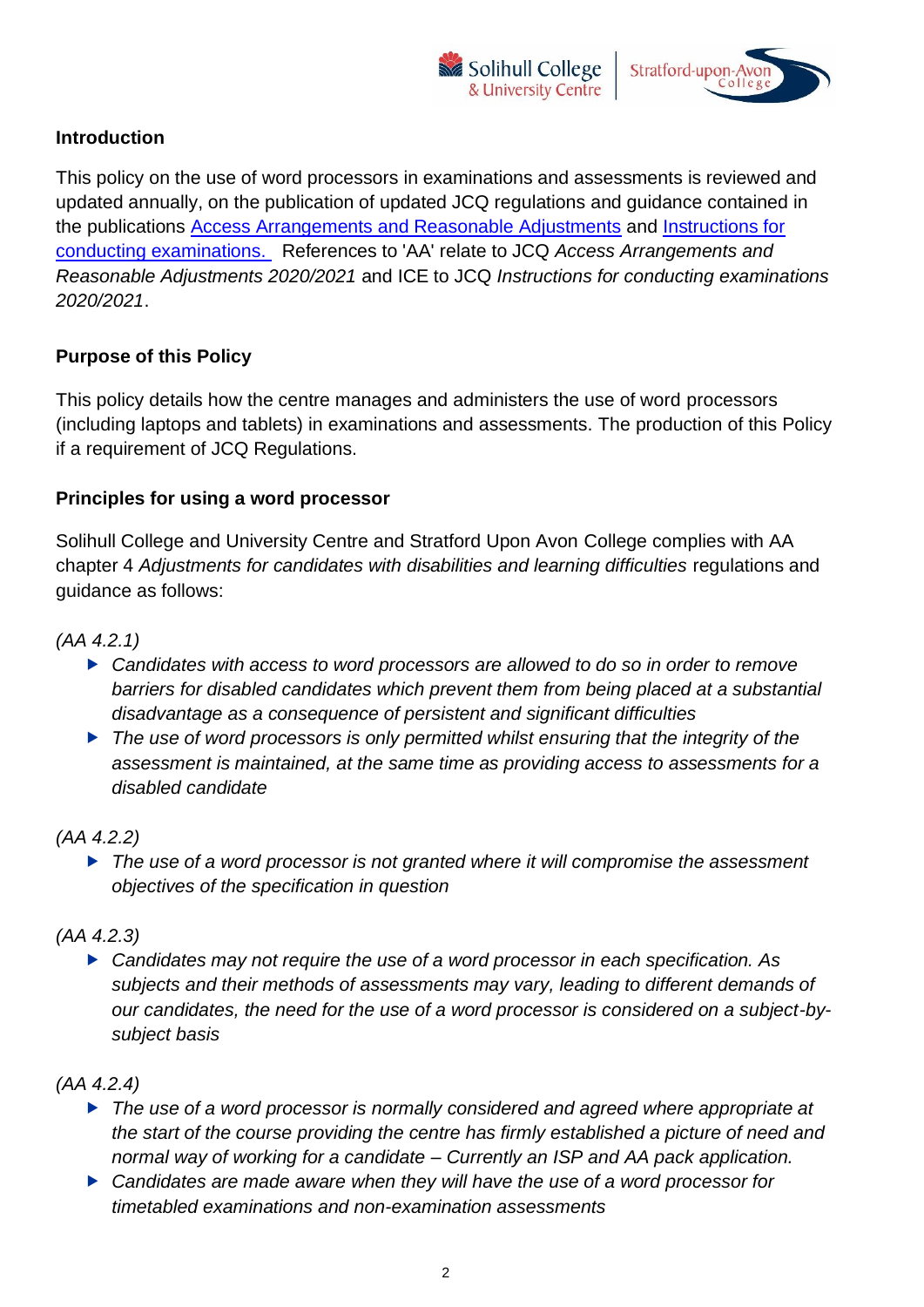



#### *(AA 4.2.5)*

- *The use of a word processor for candidates is only granted if it reflects the support given to the candidate as their 'normal way of working', which is defined as support:*
- *in the classroom (where appropriate); or*
- *working in small groups for reading and/or writing; or*
- *literacy support lessons; or*
- *literacy intervention strategies; and/or*
- *in internal school tests/examinations*
- *mock examinations*

*The only exceptions to the above would be a temporary injury or impairment, or a diagnosis of a disability or manifestation of an impairment relating to an existing disability arising after the start of the course.*

#### **Centre specific processes**

Regardless of the above points in AA4.2.5, the use of a Word processor will only be allocated if:

- ▶ an ISP/EHCP or DSA Report clearly defines that the use of a Word Processor is part of the support offer for the candidate; evidence of NWOW
- ▶ a completed AA pack is received and the SENCo can confirm that this resource is appropriate for the specific subject for exams and assessments.

#### <span id="page-2-0"></span>**The use of a word processor**

▶ Solihull College and University Centre and Stratford Upon Avon College complies with AA chapter 5 *Access arrangements available* as follows:

#### *(AA 5.8.1)*

- *Provides a word processor with the spelling and grammar check facility/predictive text disabled (switched off)*
- *Only grants the use of a word processor to a candidate where it is their normal way of working (see 4.2.5 above) within the centre*
- *Only grants the use of a word processor to a candidate if it is appropriate to their needs (for example, the quality of language significantly improves as a result of using a word processor due to problems with planning and organisation when writing by hand) (The above also extends to the use of electronic brailling machines and tablets)*

*(AA 5.8.2)* 

 *Provides access to word processors to candidates in non-examination assessment components as standard practice unless prohibited by the specification*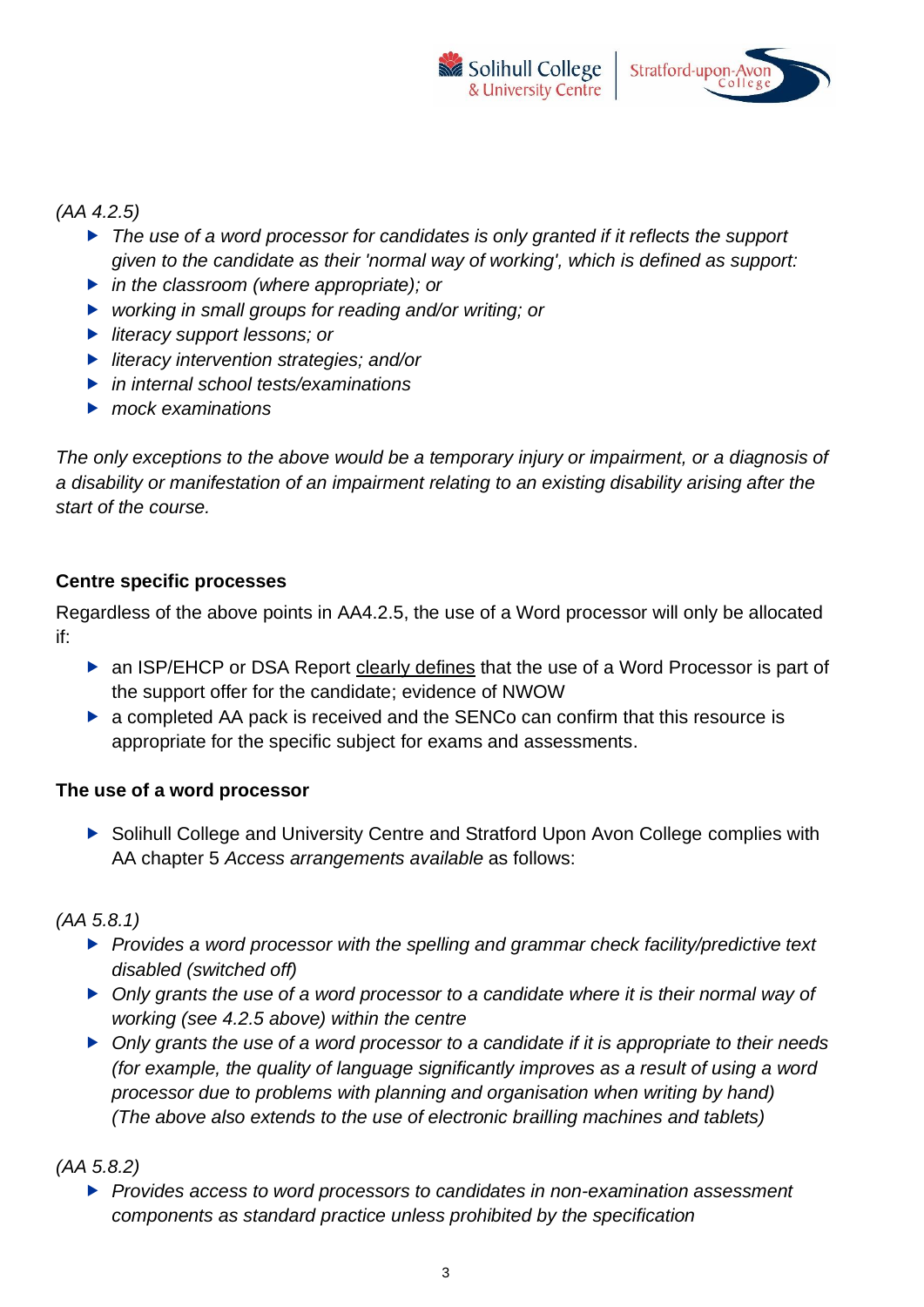

#### *(AA 5.8.3)*

- *Allows candidates to use a word processor in an examination to type certain questions, i.e. those requiring extended writing, and handwrite shorter answers*
- *Are also aware that examinations which have a significant amount of writing, as well as those that place a greater demand on the need to organise thought and plan extended answers, are those where candidates will frequently need to type. Examinations which require more simplistic answers are often easier to handwrite within the answer booklet. The candidate avoids the difficulty of visually tracking between the question paper and screen*

## *(AA 5.8.4)*

- *included with each candidate's typed script (according to the instructions issued by the individual awarding body)*
- *Does not simply grant the use of a word processor to a candidate because he/she prefers to type rather than write or can work faster on a keyboard, or because he/she uses a laptop at home.*
- *In all cases, ensures that a word processor cover sheet (Form 4) is completed*

#### **Centre specific processes**

- ▶ The ISP must clearly detail that normal way of working (NWoW) is established and that the candidate is proficient in using a Word Processor.
- a Word Processor cannot be granted just because a candidate prefers to use one (see AA publication page 54).

## <span id="page-3-0"></span>**Word Processors and their programmes**

Solihull College and University Centre and Stratford Upon Avon College complies with *ICE 8.8 Word processors instructions* by ensuring:

- ▶ word processors are used as a type-writer, not as a database, although standard formatting software is acceptable
- ▶ word processors have been cleared of any previously stored data, as must any portable storage used
- ▶ an unauthorised memory stick is not permitted for use by a candidate
- where required, candidates are provided with a memory stick, which has been cleared of any previously stored data, by a nominated member of centre staff
- ▶ word processors are in good working order at the time of the examination
- ▶ word processors are accommodated in such a way that other candidates are not disturbed and cannot read the screen
- where a candidate using a word processor is accommodated separately, a separate invigilator is used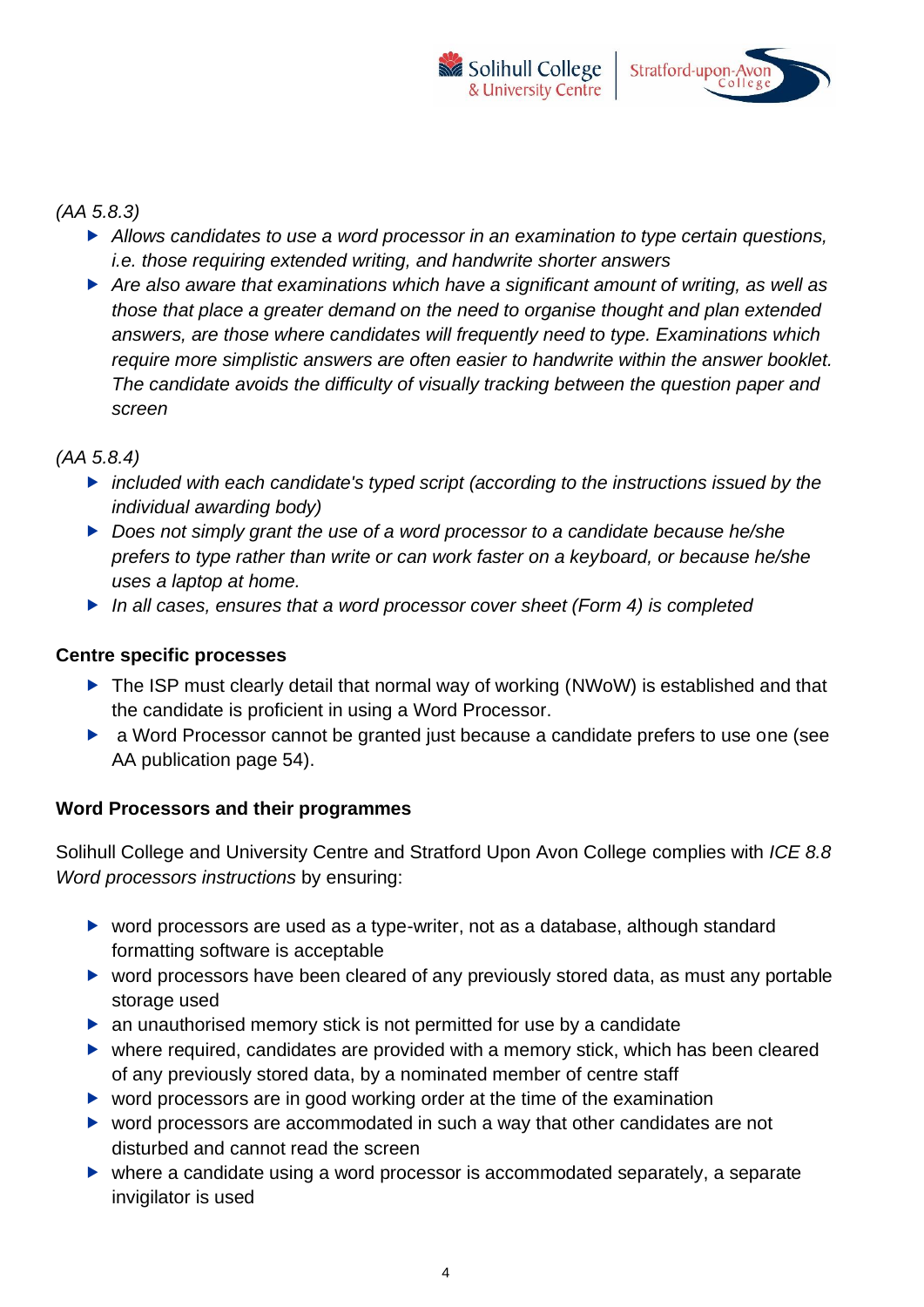▶ word processors are either connected to a printer so that a script can be printed off, or have the facility to print from a portable storage medium

Solihull College

& University Centre

Stratford-upon-Avon

- $\triangleright$  documents are printed after the examination is over
- $\triangleright$  candidates are present to verify that the work printed is their own
- ▶ word processed scripts are inserted in/attached to any answer booklet which contains some of the answers (and according to instructions issued by the individual awarding body)
- ▶ word processors are used to produce scripts under secure conditions, and if they are not then the centre is aware that they may be refused by the awarding body
- ▶ word processors are not used to perform skills which are being assessed
- ▶ word processors are not connected to an intranet or any other means of communication.
- ▶ candidates are not given access to other applications such as a calculator (where prohibited in the examination), spreadsheets etc. when using a word processor
- graphic packages or computer aided design software is not included on a word processor unless permission has been given to use these
- **P** predictive text software or an automatic spelling and grammar check is disabled unless the candidate has been permitted a scribe or is using voice recognition technology (the script must have a completed scribe cover sheet included), or the awarding body's specification permits the use of automatic spell checking
- $\triangleright$  voice recognition technology is not included on word processors unless the candidate has permission to use a scribe or relevant software
- ▶ word processors are not used on the candidate's behalf by a third party unless the candidate has permission to use a scribe

## **Centre specific processes**

▶ The Additional Needs Support Tutor and Specialised Assessors clearly define the parameters for the use of a Word Processor in the application for Access Arrangements (AA Pack) for the candidate and the SENCo confirms in Part 3 of the Form 8 the specific arrangements required.

## <span id="page-4-0"></span>**Laptops and tablets**

Solihull College and University Centre and Stratford Upon Avon College further complies with *ICE 8.8 instructions* by ensuring:

- ▶ tablets used during examinations/assessments are designed to run for a long period of time once fully charged and are 'free-standing'
- ▶ the battery capacity of all laptops and/or tablets is checked before the candidate's examination(s) with the battery sufficiently charged for the entire duration of the examination
- candidates with fully charged laptops or tablets are given the opportunity to be seated within the main examination hall without the need for separate invigilation and power points
- candidates are reminded that their centre number, candidate number and the unit/component code must appear on each page as a header or footer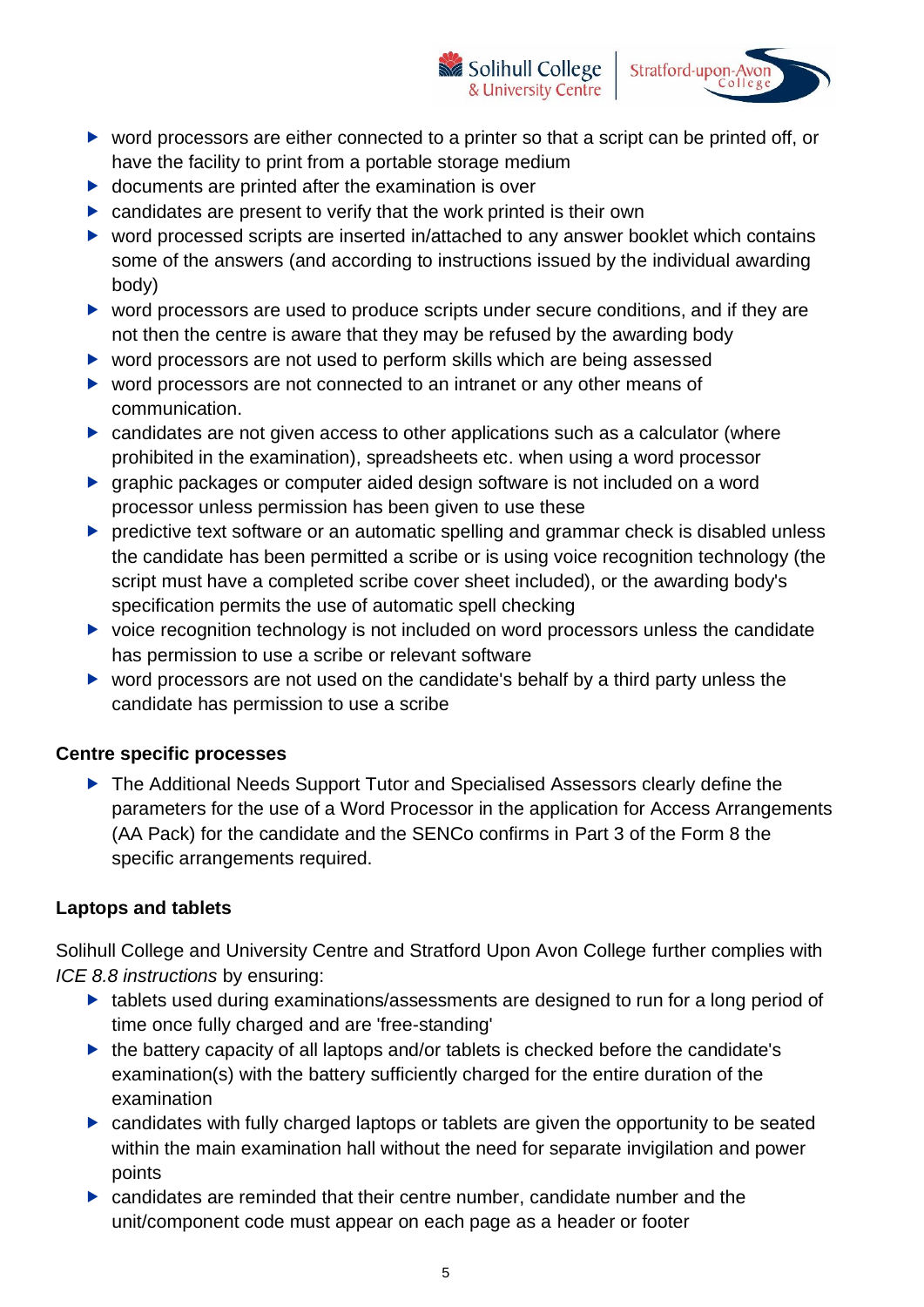candidates using Notepad or Wordpad software (which do not allow for the insertion of a header or footer) are instructed to handwrite their details as a header or footer once they have finished the examination and printed off their typed script; candidates are also supervised to ensure that they are solely performing this task and not re-reading their answers or amending their work in any way

Solihull College

& University Centre

Stratford-upon-Avon

- candidates are instructed to appropriately number each page
- ▶ candidates are instructed to use a minimum 12pt font and double spacing
- $\triangleright$  invigilators remind candidates to save their work at regular intervals
- where it is possible 'autosave' is set up on each laptop/tablet
- candidates are present at the end of the examination when their script is printed off so they can verify that the work printed is their own

#### <span id="page-5-0"></span>**Accommodating word processors in examinations**

Candidates using word processors (including laptops or tablets) are internally accommodated in the following manner:

- Appropriate seating and lighting for using a Word Processor is planned for and matches the NWOW for the candidate, with regards to Laptop or PC allocation
- Invigilation arrangements relating to the use of word processors include those highlighted in the [Access Arrangements and Reasonable Adjustments](http://www.jcq.org.uk/exams-office/access-arrangements-and-special-consideration/regulations-and-guidance) and [Instructions](http://www.jcq.org.uk/exams-office/ice---instructions-for-conducting-examinations) [for conducting examinations.](http://www.jcq.org.uk/exams-office/ice---instructions-for-conducting-examinations)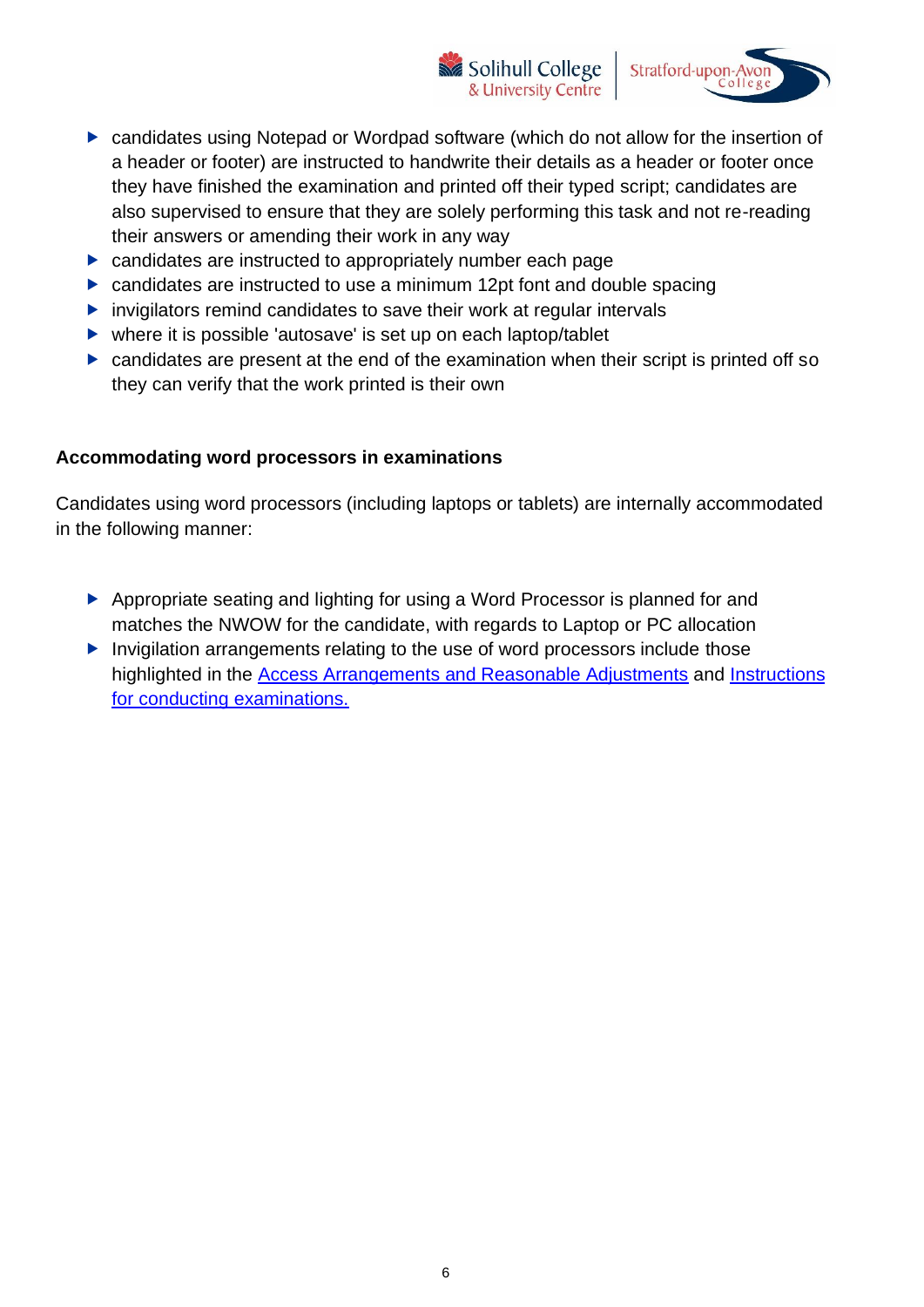



## <span id="page-6-0"></span>**Appendices**

Centre Specific Arrangements and Statement from Senior Management member – Adam Thomas – Director of Student Services.

**Use of a Word Processor for Exams and Assessments – Senior Management Statement:**

The 'normal way of working' for exam candidates is defined by an ISP and the SENCo confirms that the use of a Word Processor is requested and planned for.

#### **Applying for Word Processors**

All applications must be made to the SENCo, who will liaise with the Exams Officer, using the relevant documentation, i.e. Form 8 Application or a Concise File Note for Exams processes, providing clear evidence of need and NWOW. The deadline for requests are as per JCQ deadlines – 2020/2021.

#### **Awarding word processors**

The SENCo will determine if a candidate may be **awarded** the use of a word processor in exams where he/she has a firmly established need, that the use of a Word Processor reflects the candidate's normal way of working and that by not being awarded a word processor the candidate in question would be at a substantial disadvantage to other candidates.

For example:

- $\blacktriangleright$  a learning difficulty which has a substantial and long term adverse effect on their ability to write legibly
- **a** medical condition restricting upper body movement associated with handwriting tasks
- $\blacktriangleright$  a physical disability restricting handwriting tasks
- $\blacktriangleright$  a sensory impairment restricting access to handwriting tasks
- **P** planning and organisational problems when writing by hand
- ▶ poor handwriting resulting in a diagnosed impairment NOT a deficit of writing skills

#### **Allocating word processors**

Appropriate exam-compliant word processors will be **allocated** by the Exams Team for 'on demand' and formal examinations only in liaison with the SENCo and the exams officer. Mock Exams in class tests and assessments are not provided for, although guidance and advice can be sought from the SENCo.

In exceptional circumstances where the number of appropriate word processors may be insufficient for the cohort of candidates approved to use them in an exam session, the cohort will be split into two groups. One group will sit the exam earlier than or later than the published start time. The security of the exam will be maintained at all times and candidates will be supervised in line with section 2.11 of ICE. OR, the SENCo, Additional Needs Manager and the Exams Officer will determine those candidates who are to be prioritised.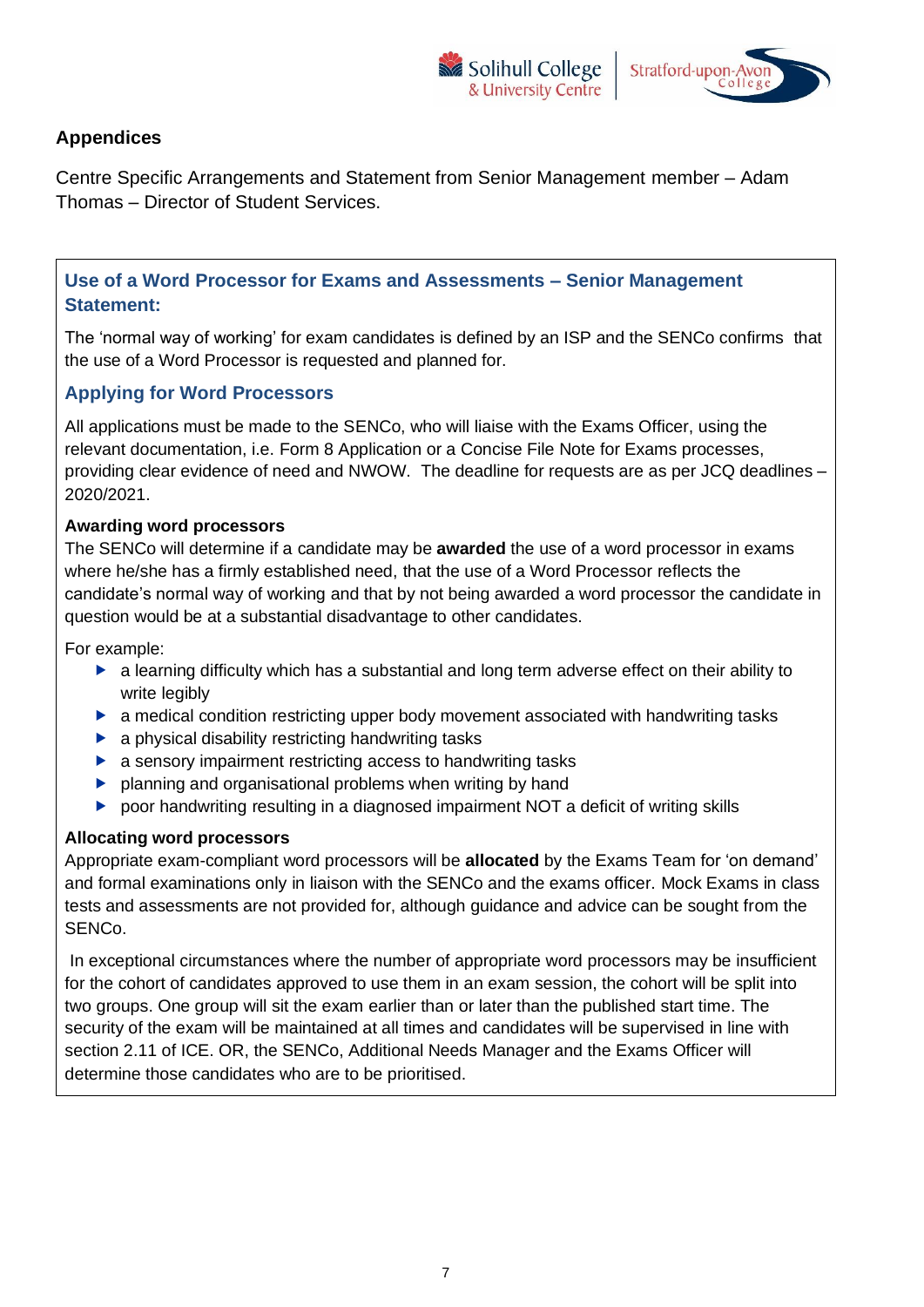



# **Access Arrangements for Exams Application and Approval Process**